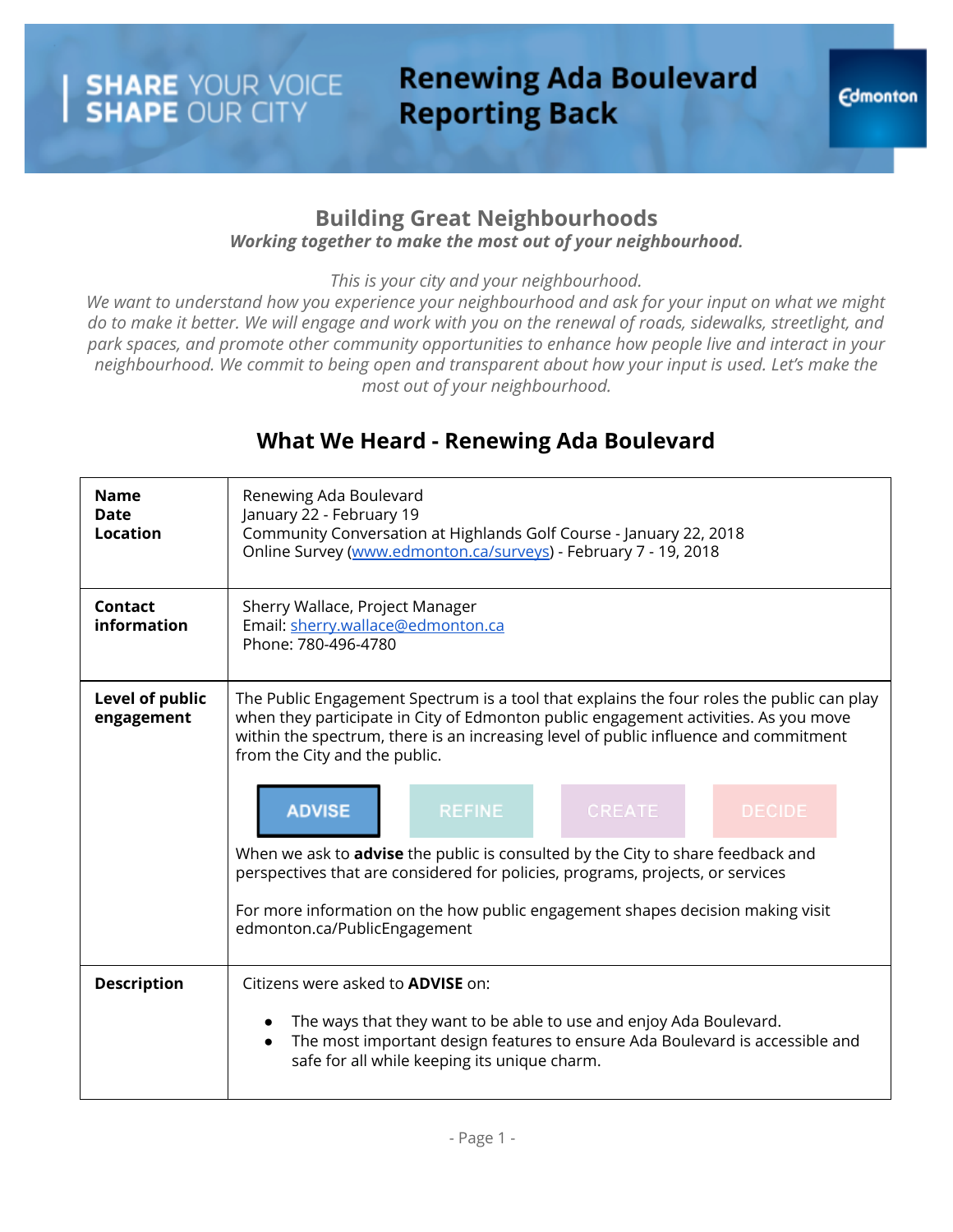#### **Project Background**

- The City of Edmonton is planning neighbourhood renewal construction for [Virginia](https://www.edmonton.ca/transportation/on_your_streets/bellevue-virginia-park-neighbourhood-renewal.aspx) Park (2018), **[Bellevue](https://www.edmonton.ca/transportation/on_your_streets/bellevue-virginia-park-neighbourhood-renewal.aspx) (2018-2019) and [Highlands](http://www.edmonton.ca/BuildingHighlands) (2019-2021).**
- Neighbourhood renewal typically involves the renewal of streets, sidewalks, and lighting. It also includes an opportunity to discuss other neighbourhood initiatives important to residents, such as improvements to neighbourhood liveability, pedestrian connections, and open park spaces.
- The construction of Ada Boulevard will be completed with the upcoming neighbourhood renewal work.
- Ada Boulevard spans four neighbourhoods north of the North Saskatchewan River.
- There is currently no sidewalk or path along most of Ada Boulevard. To meet City standards, through renewal it needs to be accessible and safe for people walking, biking and driving.
- In February 2017, a public meeting outlining the neighbourhood renewal for Bellevue and Virginia Park was held. The addition of a sidewalk on the north side of Ada Boulevard was shown, to meet the goal of providing a separate space for people walking.
- Some Virginia Park and Bellevue residents expressed that they would prefer Ada Boulevard to remain a shared use roadway without the addition of a sidewalk as proposed.
- With this feedback from the community, the City undertook a Community Conversation with the public and hosted an online survey in January and February 2018 to gather further input on the upcoming renewal of Ada Boulevard.

### **SUMMARY**

The City of Edmonton asked people who live and work in Highlands as well as interested members of the public to provide advice on:

- The ways that people want to be able to use and enjoy Ada Boulevard.
- The most important design features to ensure Ada Boulevard is accessible and safe for all while keeping its unique charm.

The advice was collected through:

- An in-person workshop at the Highlands Golf Course on January 22, 2018, between 6:30 and 9:00 p.m.
- An online survey between February 7 19, 2018, at www.edmonton.ca.

A total of 162 people provided input as part of the Ada Boulevard public engagement activities; the majority of participants were residents of the Virginia Park, Bellevue and Highlands neighbourhoods.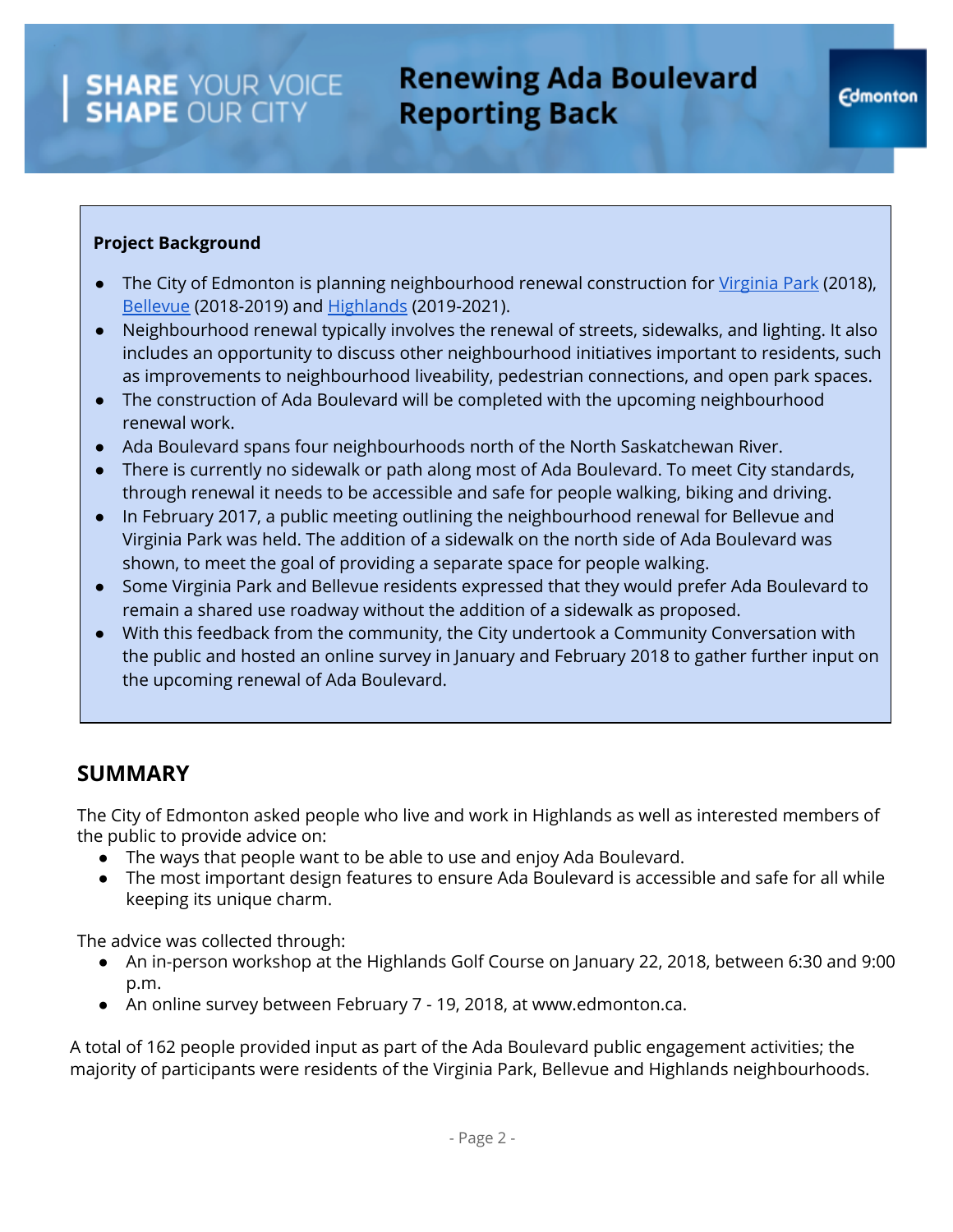When it came to the ways that people want to be able to use and enjoy Ada Boulevard, your input included:



When it came to important design features, your input focused on:

SHARE YOUR VOICE

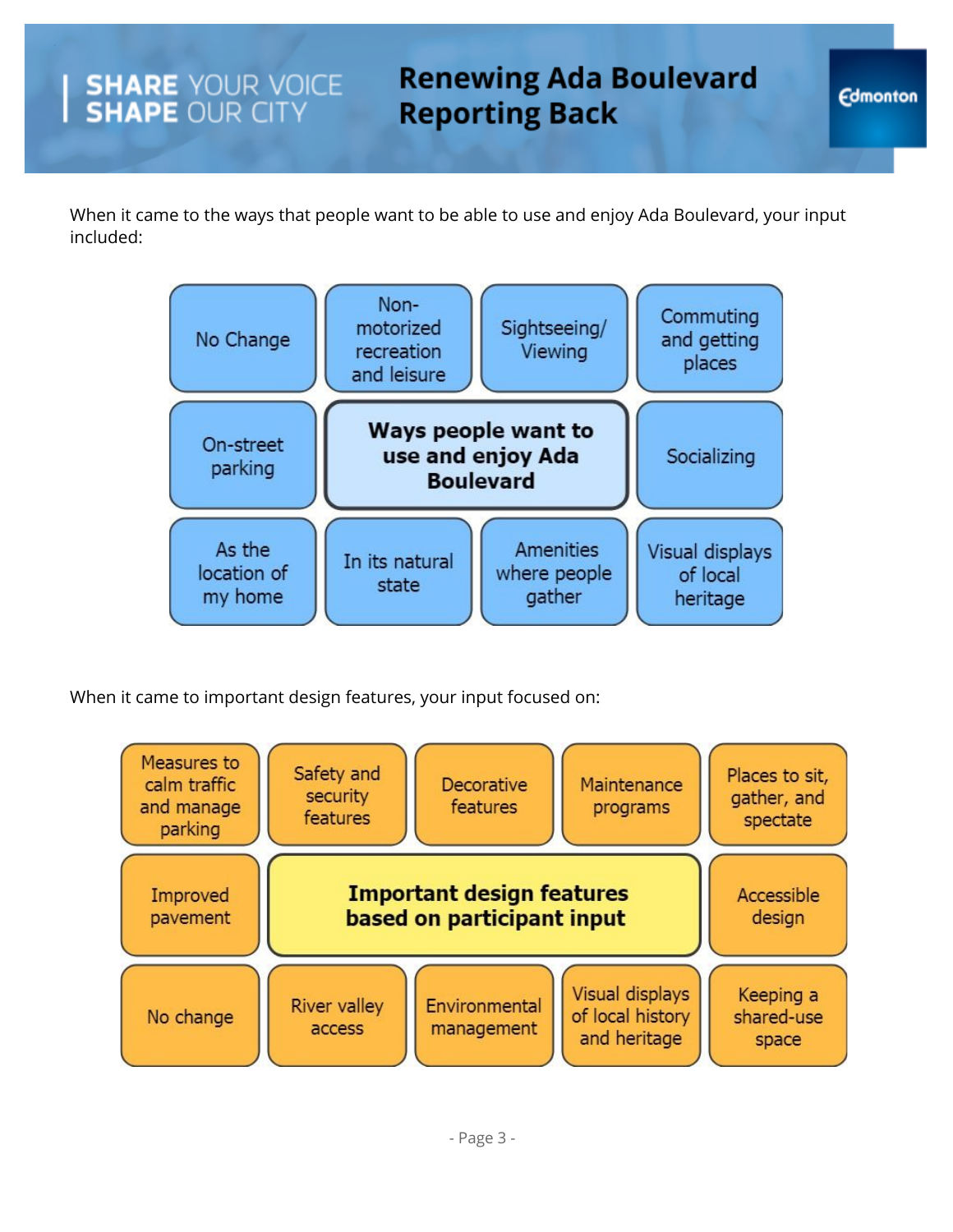## **Renewing Ada Boulevard Reporting Back**

Through this input, the City of Edmonton heard that Ada Boulevard should be a safe, shared-use space for everyone. It should be a beautiful, clean, welcoming, accessible space, and it should reflect the character, history, and heritage of the neighbourhood. It should support a strong connection to natural assets and Edmonton's river valley.

Based on participants' input, the City of Edmonton will proceed with its 2018 construction schedule for the Virginia Park section of Ada Boulevard. The City will coordinate the renewal construction along Ada Boulevard in Bellevue with the Highlands renewal. This will allow the opportunity for more public input on Ada Boulevard, east of Wayne Gretzky Drive, prior to developing the designs and the construction schedule.

### **WHAT WAS SAID**

The public engagement included and encouraged participation that reflects Edmonton's diverse population in two ways:

- By taking a targeted approach to reaching out to and connecting with members of the public and stakeholder groups with an identified relationship to Ada Boulevard.
- By using communications activities to invite all interested members of the public to participate in the public engagement.

The targeted approach focused on:

- Emailing, calling, or meeting a number of stakeholders located within or who serve residents in the Virginia Park, Bellevue and Highlands neighbourhoods (i.e., community leagues, Abundant Communities block connectors, community-based organizations and local businesses.)
- Providing established neighbourhood groups and organizations with information about the public engagement activities to share through their regular meetings and communications channels (e.g. , websites, social media).
- Completing a maildrop to all residences and businesses between Ada Boulevard 112 Avenue and 48 Street - 75 Street
- The Highlands Community League sent out an email notification to community league members on January 15, 2018.

The communication approach focused on:

● Promoting the public engagement activities through the City of Edmonton website and signs along prominent roadways.

The following public engagement activities were offered:

- An in-person workshop at the Highlands Golf Course on January 22, 2018, from 6:30 to 9:00 p.m.
- An online survey between February 7 19, 2018 at edmonton.ca.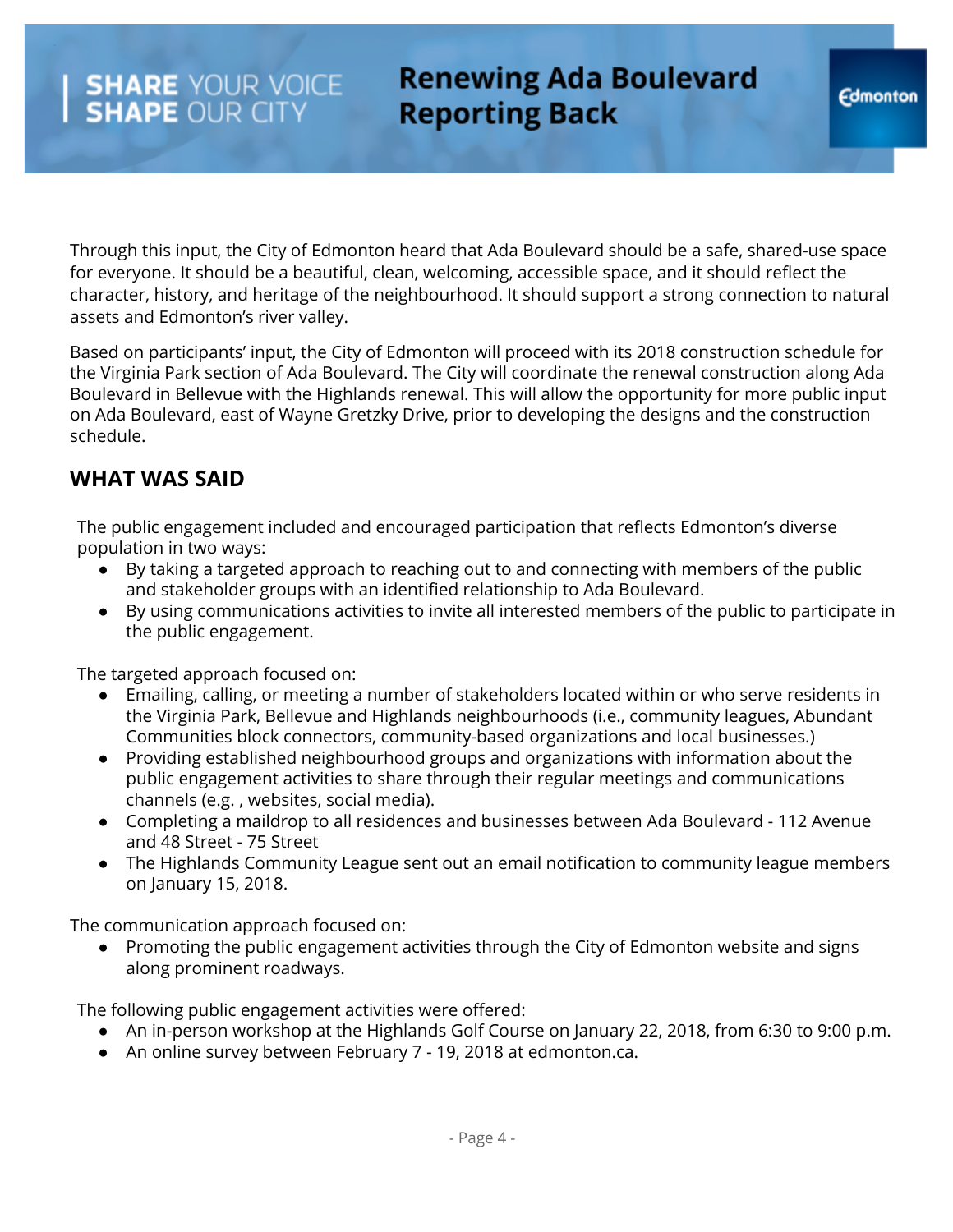# **Renewing Ada Boulevard Reporting Back**

A total of 162 people provided input as part of the Ada Boulevard public engagement activities:

- 65 people attended the in-person workshop
- 56 people completed the online survey
- 33 people attended the workshop **and** participated in the online survey
- 8 people submitted handwritten or email-based comments to the Project Manager during the survey period

Although the public engagement activities were open to all members of the public, the majority of participants were from the Highlands neighbourhood. This was the case for both the online survey and the in person workshop.

#### **Engagement Participants by Neighbourhood**



### **ENGAGEMENT RESULTS AND FINDINGS**

#### *What you said…*

*We asked… How do you want to use and enjoy Ada Boulevard into the future?*

*Participants said…*

- No changes
- Non-motorized recreation and leisure (e.g., walking, biking, playing, picnics)
- Sightseeing/Viewing (e.g., observing events, nature, yards and homes)
- Commuting and getting places (e.g., gathering places, other neighbourhoods, river valley)
- Socializing (e.g., greeting neighbourhoods, visiting)
- Visual displays of local heritage
- Through amenities where people can gather (e.g., add gazebos, lookouts, restaurants)
- In its natural state (e.g., ecological preservation, watershed conservation)
- As my home (e.g., the location of my residence)
- On-street parking

*Note: The first six categories were identified in both the in-person conversation and survey. The seventh category was specific to the in-person conversation. The last three were specific to the survey results.*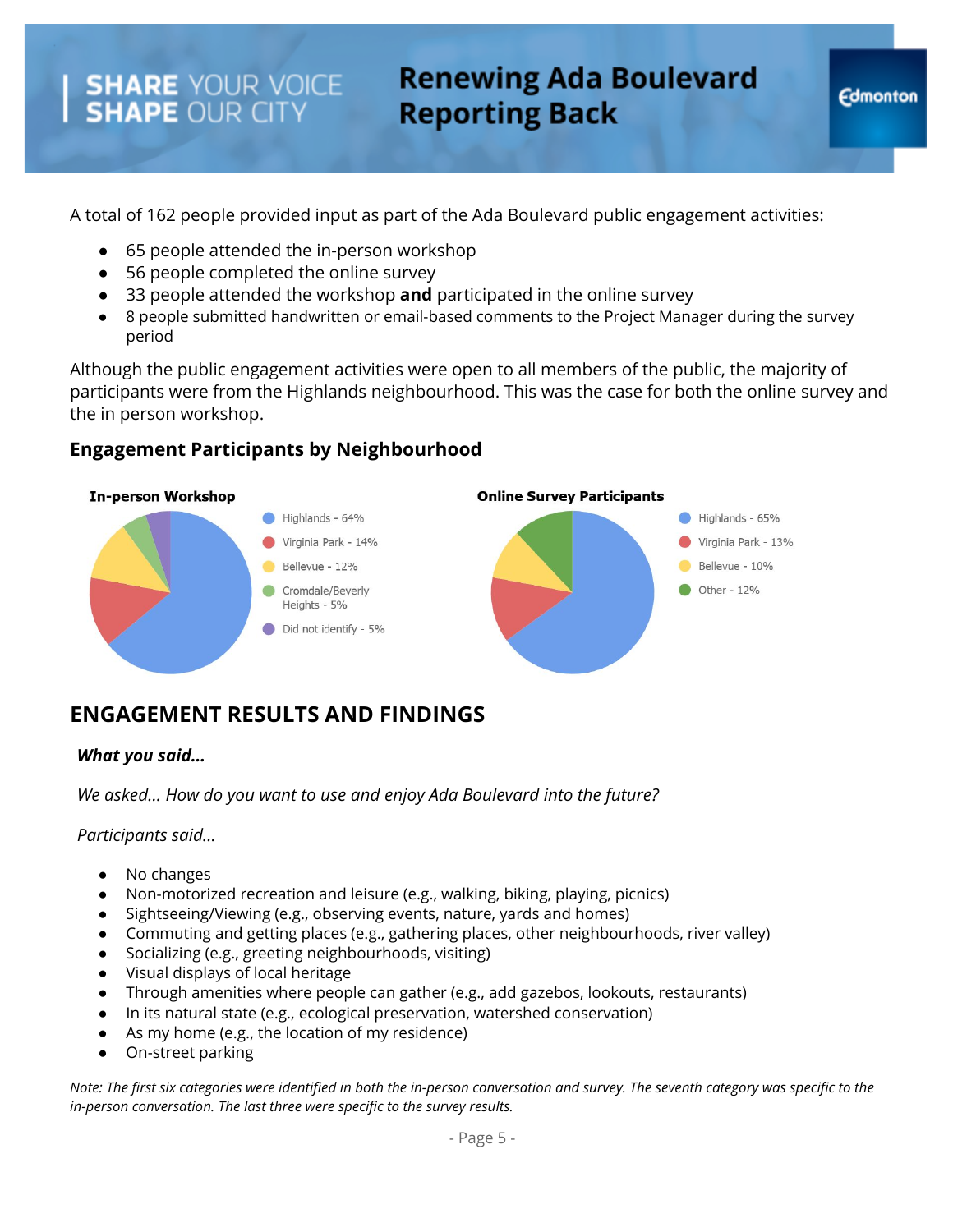## **Renewing Ada Boulevard Reporting Back**

We asked... What are the most important design features that will help to ensure Ada Boulevard is safe and *accessible, and maintains its unique character?*

#### *Participants said…*

- Effective and attractive measures to calm traffic and manage on-street parking
- Safety and security features, with an emphasis on enhanced street lighting
- Beautification using decorative features that fit with the character of the neighbourhoods
- Maintenance programs to care for the natural vegetation and keep the area clean
- Places for people to sit, gather, and spectate along the top banks of the river valley
- Accessible design that provides opportunities for people with mobility challenges
- Keeping Ada Boulevard a unique shared-use space for people who walk, bike and drive
- Visual displays and recognition of Highlands' history and local heritage
- Environmental management, including ecological and watershed conservation
- Good connections to and access into the river valley
- Improved pavement
- No changes

#### *What we heard…*

There are six themes in what we heard from people who participated in the public engagement activities:

- Ada Boulevard is a shared-use space that should be safe for everyone; safety can be supported through managing traffic, looking at street lighting, and accounting for the many different ways that people use and enjoy the space.
- There is a desire to beautify Ada Boulevard with design features that recognize and celebrate the neighbourhood's history and heritage.
- Ada Boulevard is unique within Edmonton because it is a space that all different types of users (e.g., walkers, bikers, drivers) share.
- About <sup>%</sup> of respondents want to maintain the status quo along Ada Boulevard (i.e., no changes, no sidewalk), another ⅓ are recommending solutions to enhance accessibility (i.e., sidewalk) and the other ⅓ made no mention either way.
- Ada Boulevard is unique in that it runs through multiple neighbourhoods; it is important to look at the boulevard holistically through its renewal.
- There is a strong connection to the neighbourhood's natural assets, gathering spaces along the top banks of the river valley, access points into the river valley, tree and landscape maintenance programs and conservation efforts can all enhance this connection.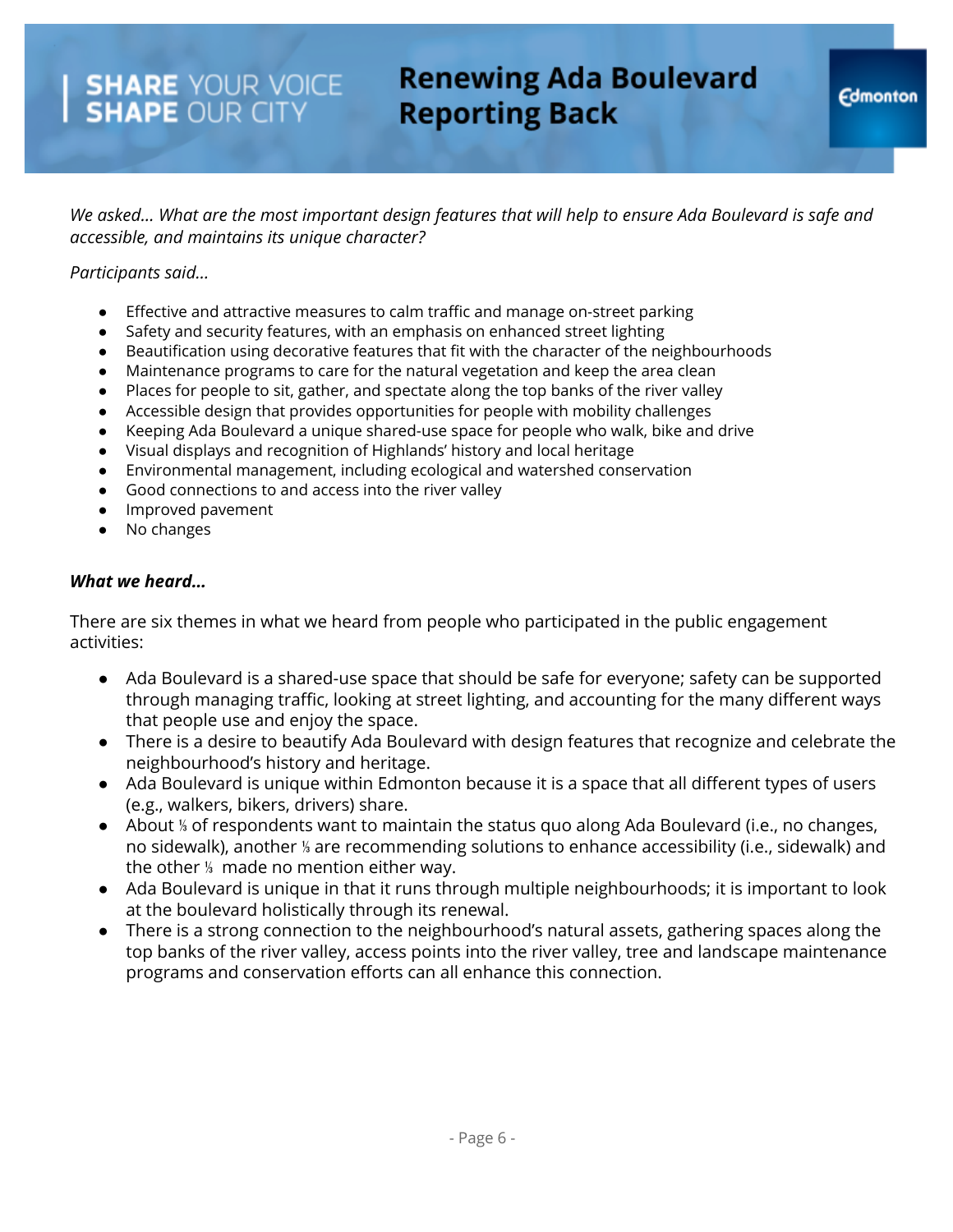# **Renewing Ada Boulevard Reporting Back**

## **AS A RESULT, WHAT HAS CHANGED IN THE PROJECT?**

**SHARE** YOUR VOICE<br>**SHAPE** OUR CITY

| <b>What has changed?</b>                                                                                                                                                                                                                                                                                                                        | <b>What influenced that decision?</b>                                                                                                                                                                                                                                                                                                                                                                                                                                                                                                                                                                                                                                                                                |  |  |
|-------------------------------------------------------------------------------------------------------------------------------------------------------------------------------------------------------------------------------------------------------------------------------------------------------------------------------------------------|----------------------------------------------------------------------------------------------------------------------------------------------------------------------------------------------------------------------------------------------------------------------------------------------------------------------------------------------------------------------------------------------------------------------------------------------------------------------------------------------------------------------------------------------------------------------------------------------------------------------------------------------------------------------------------------------------------------------|--|--|
| The City of Edmonton will maintain the 2018<br>construction schedule for Virginia Park, including Ada<br>Boulevard between 75 Street and Wayne Gretzky<br>Drive.                                                                                                                                                                                | > Maintaining the 2018 construction schedule will<br>allow construction to be completed in Virginia<br>Park in one year rather than over multiple years,<br>limiting the disruption to the neighbourhood.                                                                                                                                                                                                                                                                                                                                                                                                                                                                                                            |  |  |
| The City is proposing to install a shared use path<br>along Ada Boulevard in Virginia Park. This path would<br>run on the south side of Ada Boulevard from 73<br>Street to 75 Street, completing a connection into the<br>river valley.                                                                                                         | This feature will provide a connection to the river<br>$\rightarrow$<br>valley that is a safe and accessible shared use<br>space for people to walk and bike along Ada<br>Boulevard in all seasons.<br>$\rightarrow$ We used the strong messaging from public<br>engagement that the community values its<br>connection to the neighbourhood's natural assets,<br>gathering spaces along the top banks of the river<br>valley, and access points into the river valley. This<br>will enhance the connections and bring the street<br>up to current standards.<br>$\rightarrow$ The maintenance of this new shared-use path will<br>be the responsibility of the City of Edmonton, as<br>per the Snow and Ice Policy. |  |  |
| At 73 Street, the shared use path will transition to the<br>north side of Ada Boulevard to replace the sidewalk<br>in front of Concordia University.                                                                                                                                                                                            | Allowing users to safely connect east to the Ada<br>Boulevard Bridge in all seasons.                                                                                                                                                                                                                                                                                                                                                                                                                                                                                                                                                                                                                                 |  |  |
| A paving stone raised crosswalk is being considered<br>for installation at the intersection of Ada Boulevard<br>and 73 Street.                                                                                                                                                                                                                  | $\rightarrow$ This will connect the two paths and calm traffic,<br>while acknowledging the historic character of the<br>area and increasing pedestrian and cyclist visibility<br>when crossing the road.                                                                                                                                                                                                                                                                                                                                                                                                                                                                                                             |  |  |
| The east section of Ada Boulevard, from Wayne<br>Gretzky Drive to 50 Street, will now be coordinated<br>and constructed as one section and incorporated<br>into the Highlands neighbourhood renewal schedule<br>in 2019-2021. Bellevue's neighbourhood roads will<br>still be constructed in 2018-2019, with the exception<br>of Ada Boulevard. | $\rightarrow$ Taking this approach will allow us to fulfill our<br>construction schedule on the west side of the Ada<br>Boulevard Bridge, and<br>Give us more time to invite public input on the<br>$\rightarrow$<br>important design features for the east stretch of<br>Ada Boulevard, from 50 Street through to Wayne<br>Gretzky Drive.                                                                                                                                                                                                                                                                                                                                                                           |  |  |

The design solution for Ada Boulevard in Virginia Park does not dictate the design for Bellevue and Highlands.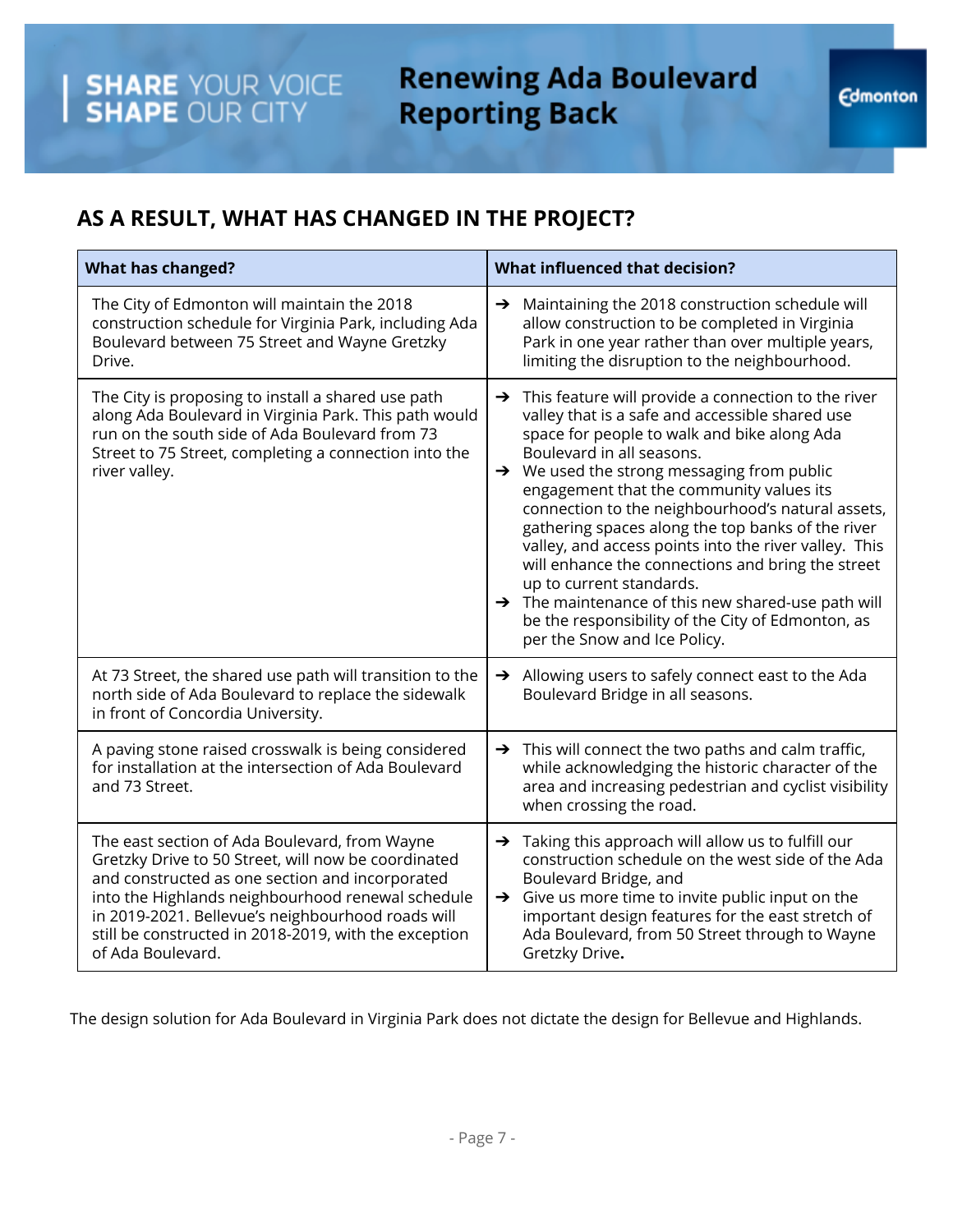### **WHAT'S NEXT**

The next steps involved in renewing Ada Boulevard include:

- Sharing a What We Decided report for Virginia Park's neighbourhood renewal
- Sharing a What We Decided report for Bellevue's neighbourhood renewal, which will note that the Bellevue section of Ada Boulevard (Wayne Gretzky Drive - 67 Street) will be coordinated with Highlands' neighbourhood renewal schedule in 2019-2021
- Reporting back to the public on the input received at the April Walk and Vision Workshops
- Further public engagement activities will take place for Ada Boulevard, east of Wayne Gretzky, in the Highlands and Bellevue neighbourhoods. These engagement opportunities will be announced through the neighbourhood webpage, edmonton.ca/BuildingHighlands.

While the neighbourhood renewal public engagement activities are complete for Virginia Park and Bellevue, members of the public can participate in the conversations about Highlands' neighbourhood renewal, including the stretch of Ada Boulevard between Wayne Gretzky Drive and 50 Street, between April and November 2018.

A full schedule for Highlands' neighbourhood renewal public engagement activities can be found at [www.edmonton.ca/BuildingHighlands](http://www.edmonton.ca/BuildingHighlands). Events and dates will be updated on this page as information becomes available.

#### *Thank you for participating in sharing your voice and shaping our city***.**

For more information on the City of Edmonton Building Great Neighbourhoods, please visit [www.edmonton.ca/BuildingGreatNeighbourhoods](https://www.edmonton.ca/residential_neighbourhoods/building-great-neighbourhoods.aspx)